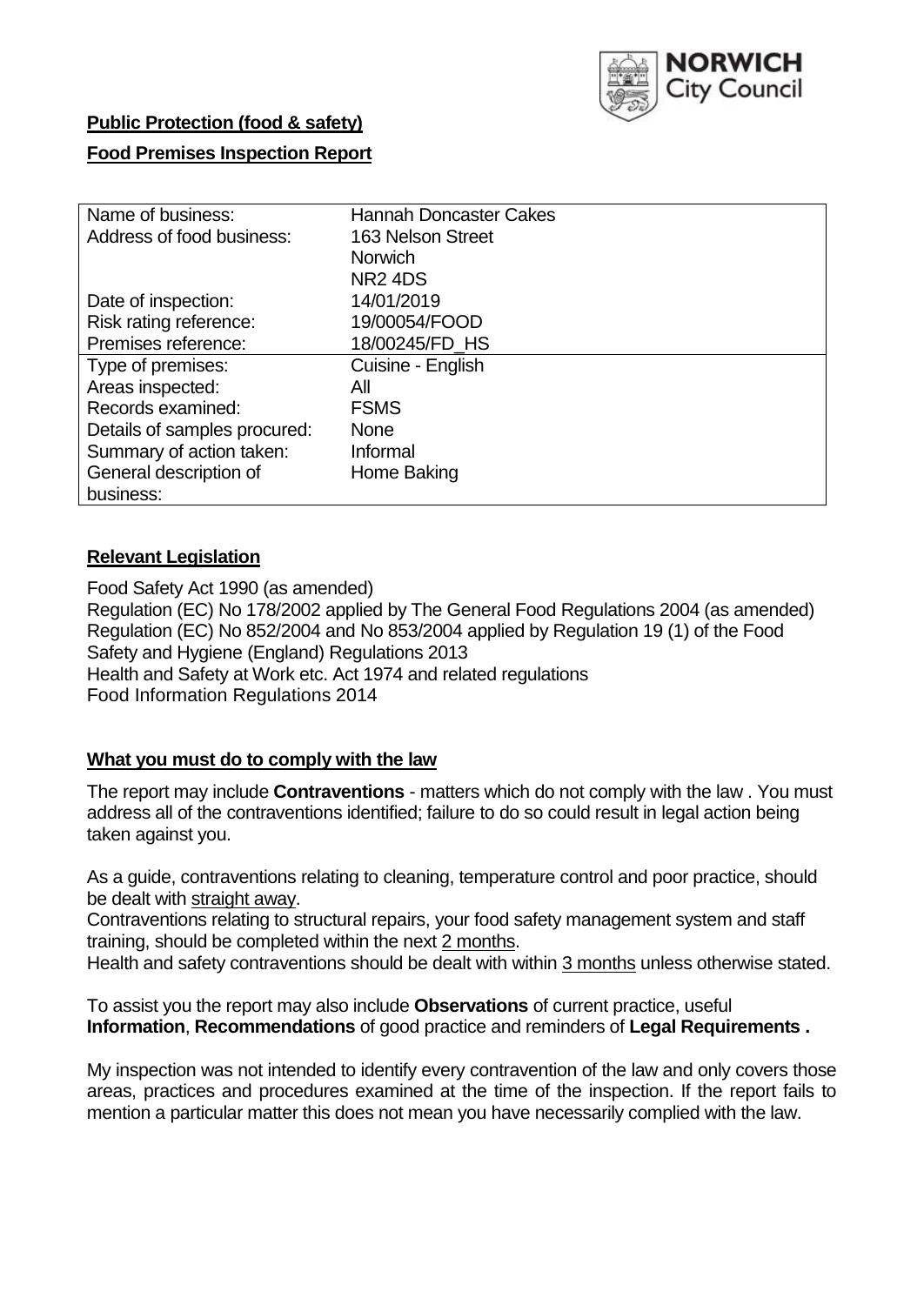# **FOOD SAFETY**

#### **How we calculate your Food Hygiene Rating:**

The food safety section has been divided into the three areas which you are scored against for the hygiene rating: 1. food hygiene and safety procedures, 2. structural requirements and 3. confidence in management/control procedures. Each section begins with a summary of what was observed and the score you have been given. Details of how these scores combine to produce your overall food hygiene rating are shown in the table.

| <b>Compliance Area</b>                     |          |    |                | <b>You Score</b> |                |    |           |    |                |  |  |
|--------------------------------------------|----------|----|----------------|------------------|----------------|----|-----------|----|----------------|--|--|
| Food Hygiene and Safety                    |          |    |                | $\Omega$         | 5              | 10 | 15        | 20 | 25             |  |  |
| <b>Structure and Cleaning</b>              |          |    | $\overline{0}$ | 5                | 10             | 15 | 20        | 25 |                |  |  |
| Confidence in management & control systems |          |    | $\Omega$       | 5                | 10             | 15 | 20        | 30 |                |  |  |
|                                            |          |    |                |                  |                |    |           |    |                |  |  |
| <b>Your Total score</b>                    | $0 - 15$ | 20 | $25 - 30$      |                  | $35 - 40$      |    | $45 - 50$ |    | > 50           |  |  |
| <b>Your Worst score</b>                    | 5        | 10 | 10             |                  | 15             |    | 20        |    | $\blacksquare$ |  |  |
|                                            |          |    |                |                  |                |    |           |    |                |  |  |
| <b>Your Rating is</b>                      | 5        | 4  | 3              |                  | $\overline{2}$ |    |           |    | $\Omega$       |  |  |

Your Food Hygiene Rating is 5 - a very good standard



# **1. Food Hygiene and Safety**

Food hygiene standards are high. You demonstrated a very good standard of compliance with legal requirements. You have safe food handling practices and procedures and all the necessary control measures to prevent cross-contamination are in place. Some minor contraventions require your attention. **(Score 5)**

## Hand-washing

**Observation** I was pleased to see hand-washing was well managed.

## **2. Structure and Cleaning**

The structure facilities and standard of cleaning and maintenance are all of a good standard and only minor repairs and/or improvements are required. Pest control and waste disposal provisions are adequate. The minor contraventions require your attention. **(Score 5)**